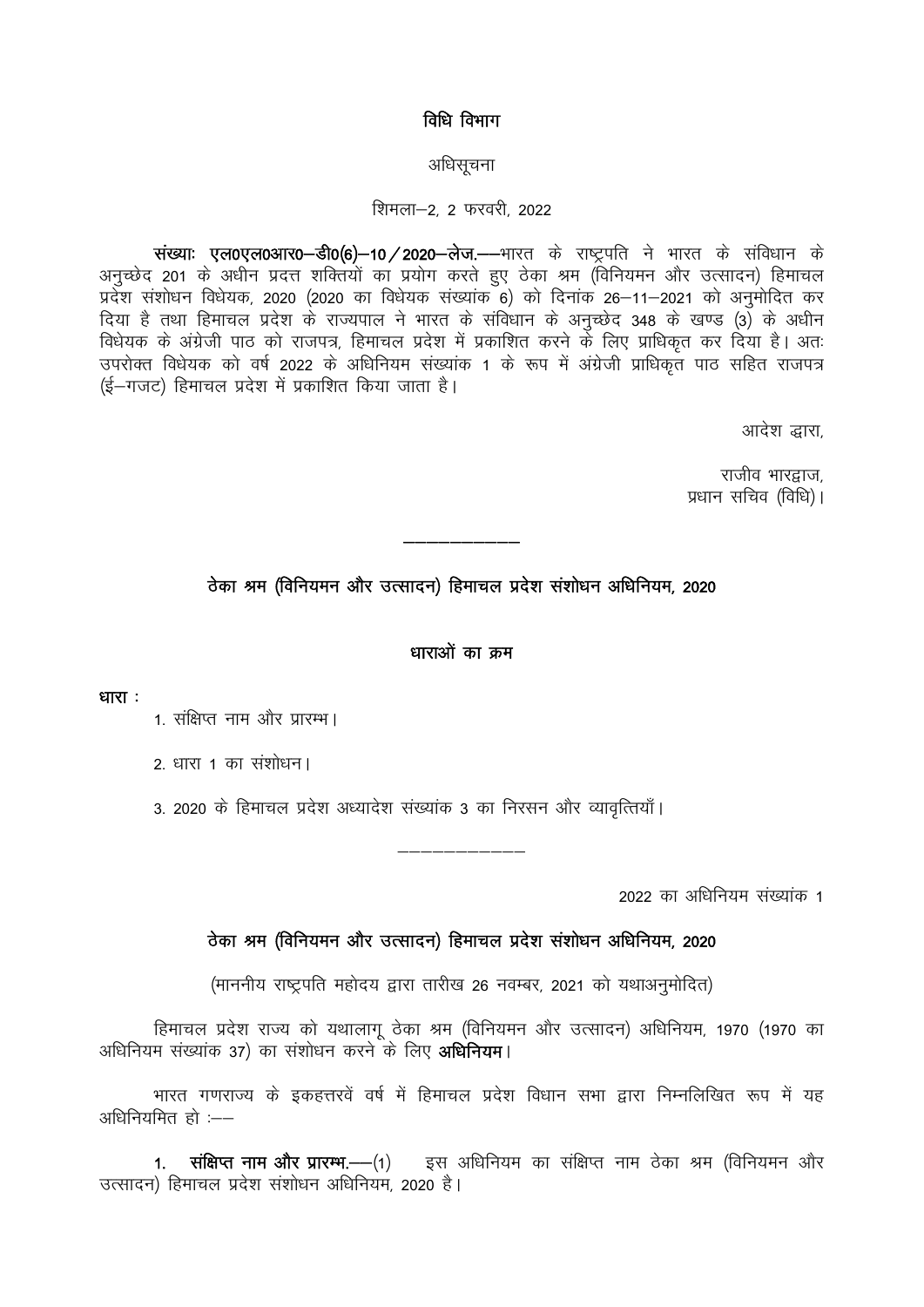(2) यह 9 जुलाई, 2020 से प्रवृत्त हुआ समझा जाएगा।

2. धारा 1 का संशोधन. - हिमाचल प्रदेश राज्य को यथालागू ठेका श्रम (विनियमन और उत्सादन) अधिनियम, 1970 (1970 का 37) की धारा 1 की उपधारा (4) में, "बीस" शब्द जहां–जहां आता है के स्थान पर "तीस" शब्द रखा जाएगा।

2020 के हिमाचल प्रदेश अध्यादेश संख्यांक 3 का निरसन और व्यावृत्तियाँ.--- (1) ठेका श्रम  $3<sub>l</sub>$ (विनियमन और उत्सादन) हिमाचल प्रदेश संशोधन अध्यादेश, 2020 का एतदद्वारा निरसन किया जाता है।

(2) ऐसे निरसन के होते हुए भी इस प्रकार निरसित अध्यादेश के अधीन की गई कोई बात या कार्रवाई इस अधिनियम के तत्स्थानी उपबंधों के अधीन विधिमान्य रूप से की गई समझी जाएगी।

#### **AUTHORITATIVE ENGLISH TEXT**

## THE CONTRACT LABOUR (REGULATION AND ABOLITION) HIMACHAL PRADESH **AMENDMENT ACT, 2020**

**ARRANGEMENT OF SECTIONS** 

Sections:

- 1. Short title and commencement.
- 2. Amendment of section 1.
- 3. Repeal of the Himachal Pradesh Ordinance No. 3 of 2020 and savings.

Act No. 1 of 2022

## THE CONTRACT LABOUR (REGULATION AND ABOLITION) HIMACHAL PRADESH **AMENDMENT ACT, 2020**

(AS ASSENTED TO BY THE PRESIDENT ON 26TH NOVEMBER, 2021)

 $AN$ 

#### $ACT$

to amend the Contract Labour (Regulation and Abolition) Act, 1970 (Act No. 37 of 1970) in its application to the State of Himachal Pradesh.

BE it enacted by the Legislative Assembly of Himachal Pradesh in the Seventy-first Year of the Republic of India as follows :-